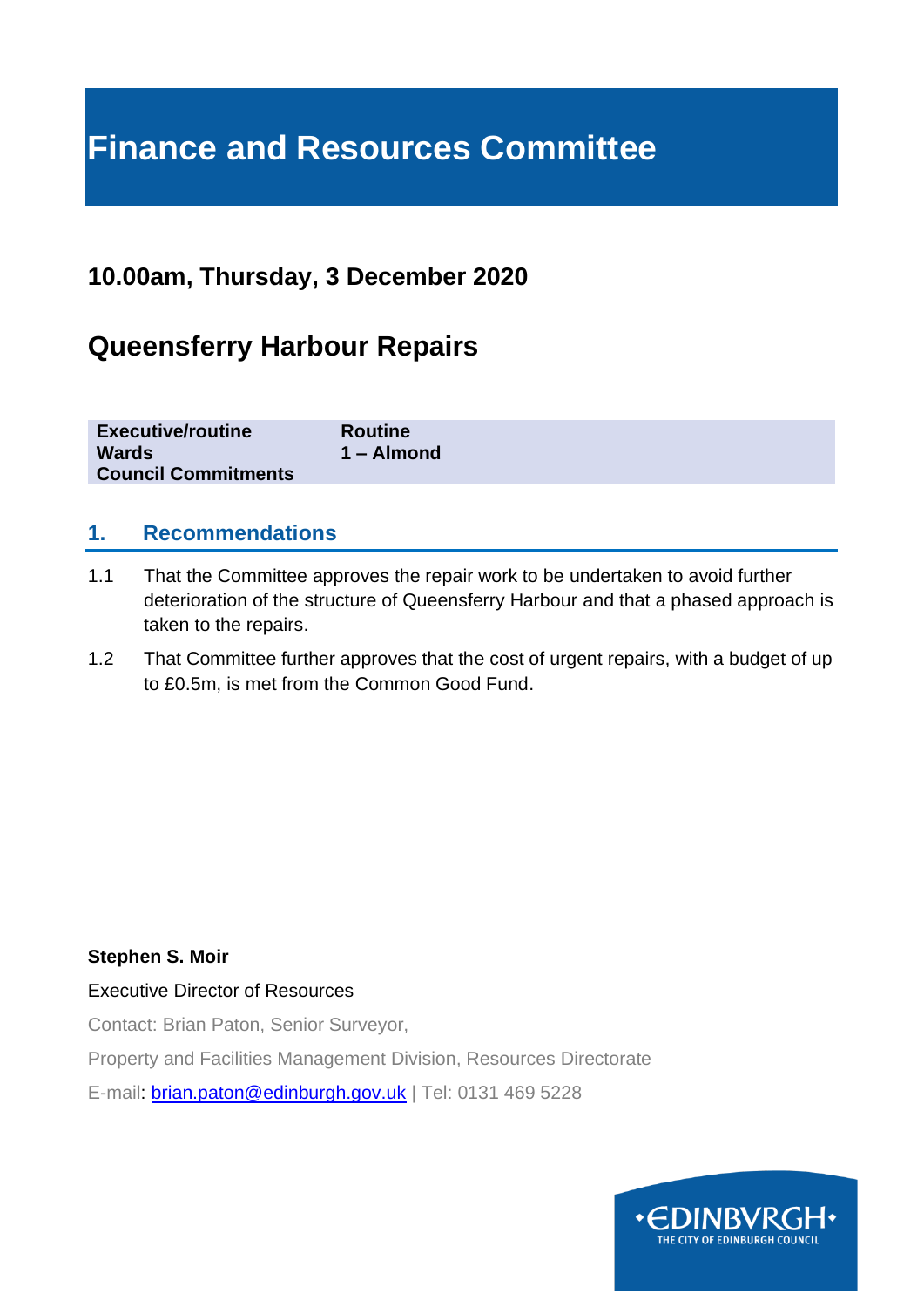**Report**

# **Queensferry Harbour Repairs**

#### **2. Executive Summary**

- 2.1 This report sets out to highlight the current condition of Queensferry Harbour and seeks approval for allocation of a budget to undertake repairs to avoid further deterioration of the structure.
- 2.2 The cost of any repairs will be met from the Common Good Fund. Consultant Engineers have estimated costs of £0.298m to undertake urgent works and it is recommended that a budget of up to £0.5m is made available from the Common Good Fund.

#### **3. Background**

- 3.1 Queensferry Harbour is part of the Council's Common Good Estate. It has existed in its current form since 1817 and is category B listed. The harbour consists of two pier structures (northern and eastern) and is constructed from rubble stonework. It is a popular location with locals and tourists and provides excellent views of the Forth Bridges. The harbour is let to Queensferry Boat Club and 35 vessels are moored in the harbour.
- 3.2 Historically, there has been no budget provision for repairs and maintenance and the structure of the harbour is now in a condition where repairs are required to avoid further structural deterioration.
- 3.3 On 22 October 2020, the Finance and Resources Committee considered a report on 2019/2020 Common Good Annual Performance Report and noted that an engineer's report was obtained to advise on the structural condition of the harbour to identify and prioritise future maintenance expenditure. This report identified an estimated £0.5m of backlog maintenance costs. A further report has been obtained following digging of trial holes which has provided indicative costs for interim works to stabilise the harbour structure. Committee noted that the condition surveys had been completed and requested more information on possible ways forward, which this report addresses.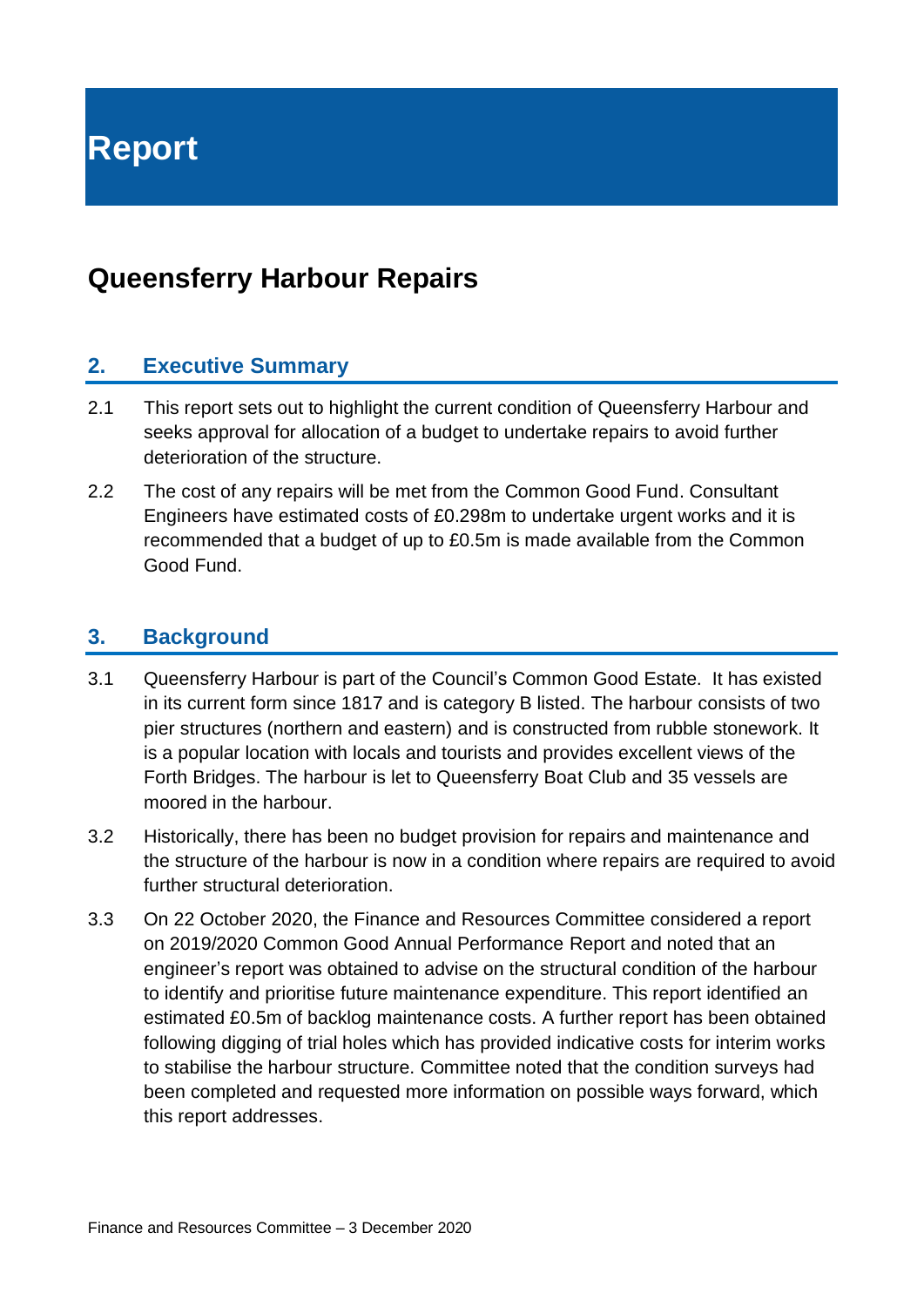# **4. Main report**

- 4.1 Consultant Engineers were instructed in 2019 to carry out an inspection of the harbour and advise on the repairs required to bring the structure back to a satisfactory condition. Following their report, a follow-up inspection was undertaken, drilling bore holes in the structure to identify its make-up and establish the condition of the concealed structure.
- 4.2 The surveys revealed that the outshore masonry sections of the north and east piers were in very poor condition, causing wash-out of the inner granular core and settlement of the structure. This was confirmed by the borehole investigation on the upper surface of the harbour.
- 4.3 As a result of the two reports, a schedule of required works was prepared and the works were categorised into urgent, essential, desirable and long term. The engineers estimated the cost of undertaking these works at £0.475m over five years. The cost of urgent repairs has been assessed as £0.298m, with the location of the works required shown on the plan in appendix A.
- 4.4 Should remedial works not be undertaken, the condition of the structure will continue to deteriorate and there is a risk of further structural failure, particularly following stormy conditions.
- 4.5 Discussions have taken place with the Structures team in the Place Directorate who will take over the project management and delivery of the works once a budget is approved. In the experience and professional judgement of Council officers, it is likely that a significant contingency will be required for the works because once a full intrusive picture is established, it typically reveals a worse scenario that any visual or bore hole inspection can offer. It is therefore proposed that a budget of up to £0.5m is made available for the Common Good Fund to proceed with the urgent repairs.

# **5. Next Steps**

- 5.1 Should Committee approve this report, the Council's Structures Team within the Place directorate will be remitted to take forward the design and implementation of the repair work. It is likely that the repairs will be on a phased basis and updates will be provided via the Committee Business Bulletin.
- 5.2 When the repairs are finalised, consideration will be given to future planned preventative maintenance from the Common Good Fund, which will be included in future report of the Fund.

#### **6. Financial impact**

6.1 The cost of repairs would be met from the Common Good Fund and in order to minimise the impact on the fund, it is proposed to undertake the urgent repairs to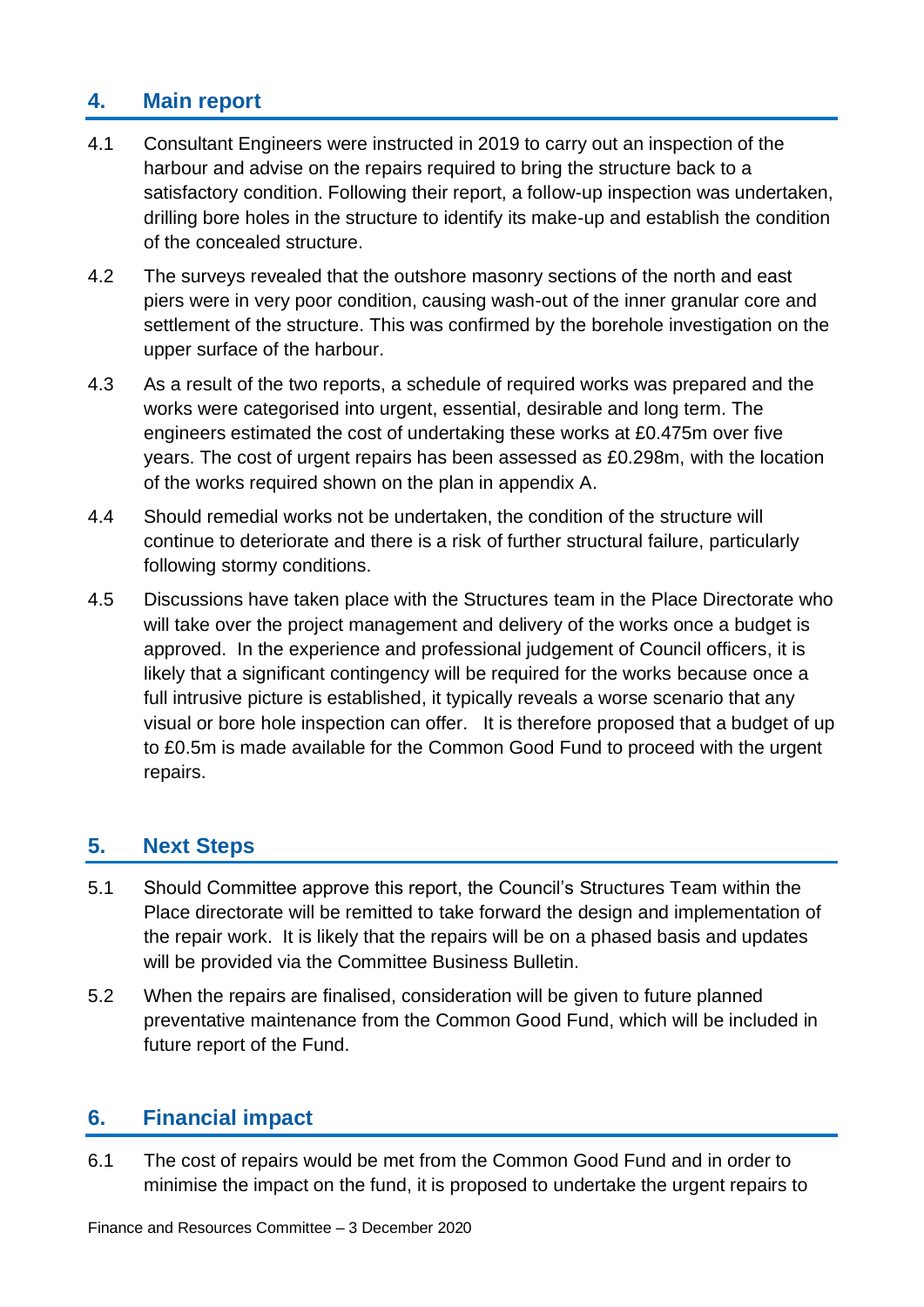the north pier as a first phase. Once completed satisfactorily and within budget, then work will be undertaken on the Eastern Pier.

6.2 The Consultant Engineers have estimated costs for the urgent repair works to the north and east piers to be £0.298m however, it is proposed that a budget of £0.5m is made available for the works.

# **7. Stakeholder/Community Impact**

- 7.1 Ward elected members have been made aware of the recommendations of this report.
- 7.2 The Council has consulted with key stakeholders in the harbour including Queensferry Boat Club, who are supportive of repairs being undertaken.

# **8. Background reading/external references**

8.1 None

#### **9. Appendices**

9.1 Appendix A Repair phasing plan